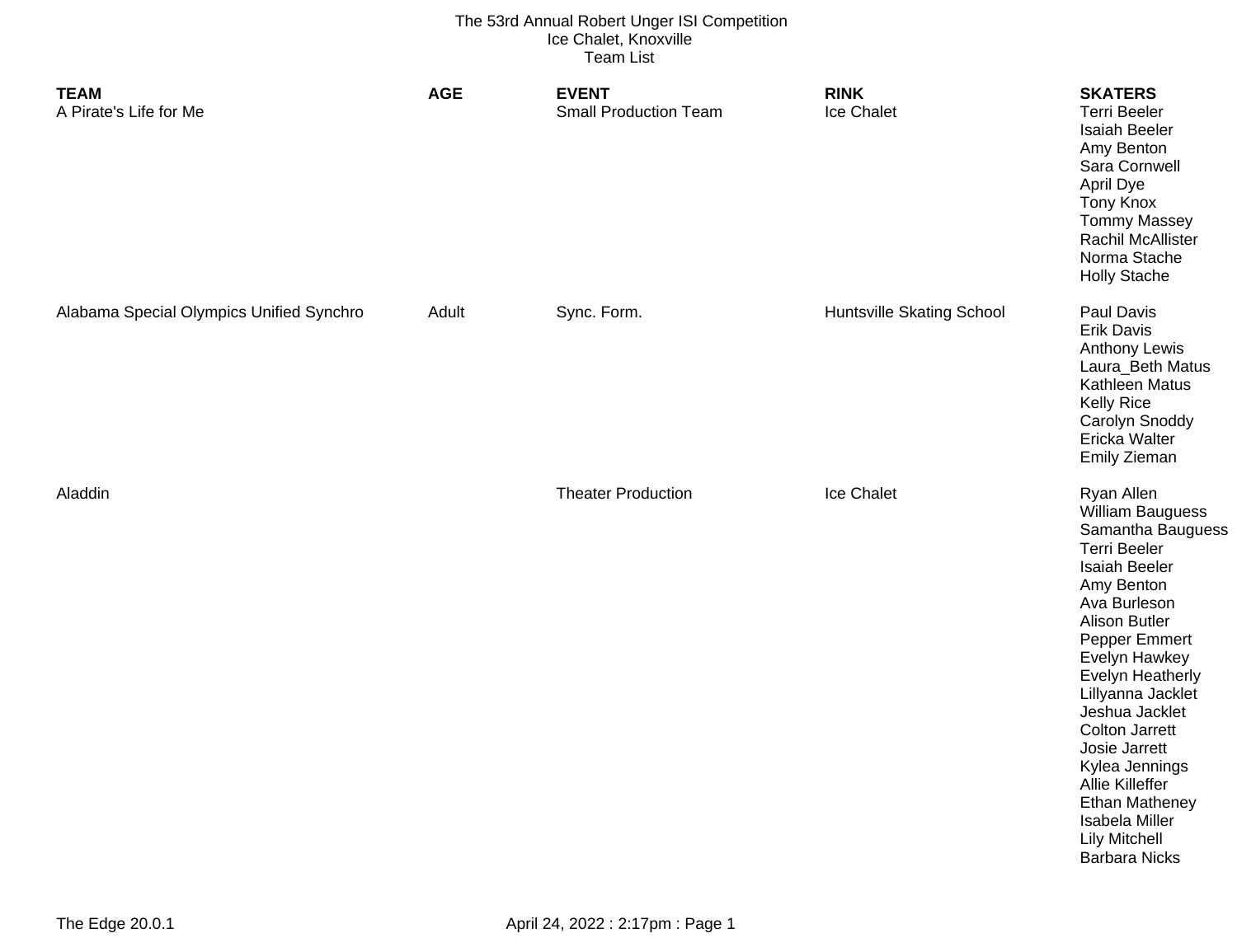| <b>TEAM</b>                 | <b>AGE</b> | <b>EVENT</b>            | <b>RINK</b>                      | <b>SKATERS</b><br>Alina Orlovskyy<br>Samantha Rieger<br>Hannah Rieger<br><b>Skyler Rose</b><br>Jaedyn Sobota<br><b>Mairen Stiefel</b>                                               |
|-----------------------------|------------|-------------------------|----------------------------------|-------------------------------------------------------------------------------------------------------------------------------------------------------------------------------------|
| Arctic Snowflakes - Warrior | Teen       | Sync. Advance Form.     | Lou & Gib Reese Ice Arena        | Alexandra Amyx<br>Abigail Bagent<br><b>Rosie Christy</b><br><b>Charlet Geiger</b><br>Alex Gowans<br>Hannah Hausman<br>Noah Hausman<br>Austin Johnson<br>Kaitlyn Nash<br>Ella Schall |
| <b>Blade Rockers</b>        | Adult      | Sync. Skate             | <b>Huntsville Skating School</b> | Rebecca Booth<br><b>Cassandre Dodd</b><br>Caitlyn Durham<br>Kristian Handley<br><b>Kathleen Matus</b><br>Laura_Beth Matus<br>Jean Paradise<br>Nadia Paradise                        |
| <b>Dueling Dragons</b>      | Family     | <b>Family Spotlight</b> | <b>Huntsville Skating School</b> | Kylie Harden<br>Katelyn Harden                                                                                                                                                      |
| <b>French Toast Sticks</b>  |            | Ex. Team Interpretive   | Ice Chalet                       | <b>Carly Farone</b><br>Andrew Giovengo<br><b>Grace King</b><br>George Kohnstamm                                                                                                     |
| <b>Happily Never After</b>  |            | Ensemble                | Lou & Gib Reese Ice Arena        | Abigail Bagent<br><b>Charlet Geiger</b><br>Noah Hausman<br>Austin Johnson<br>Kaitlyn Nash                                                                                           |
| Jarrett Family              | Family     | <b>Family Spotlight</b> | Ice Chalet                       | Josie Jarrett                                                                                                                                                                       |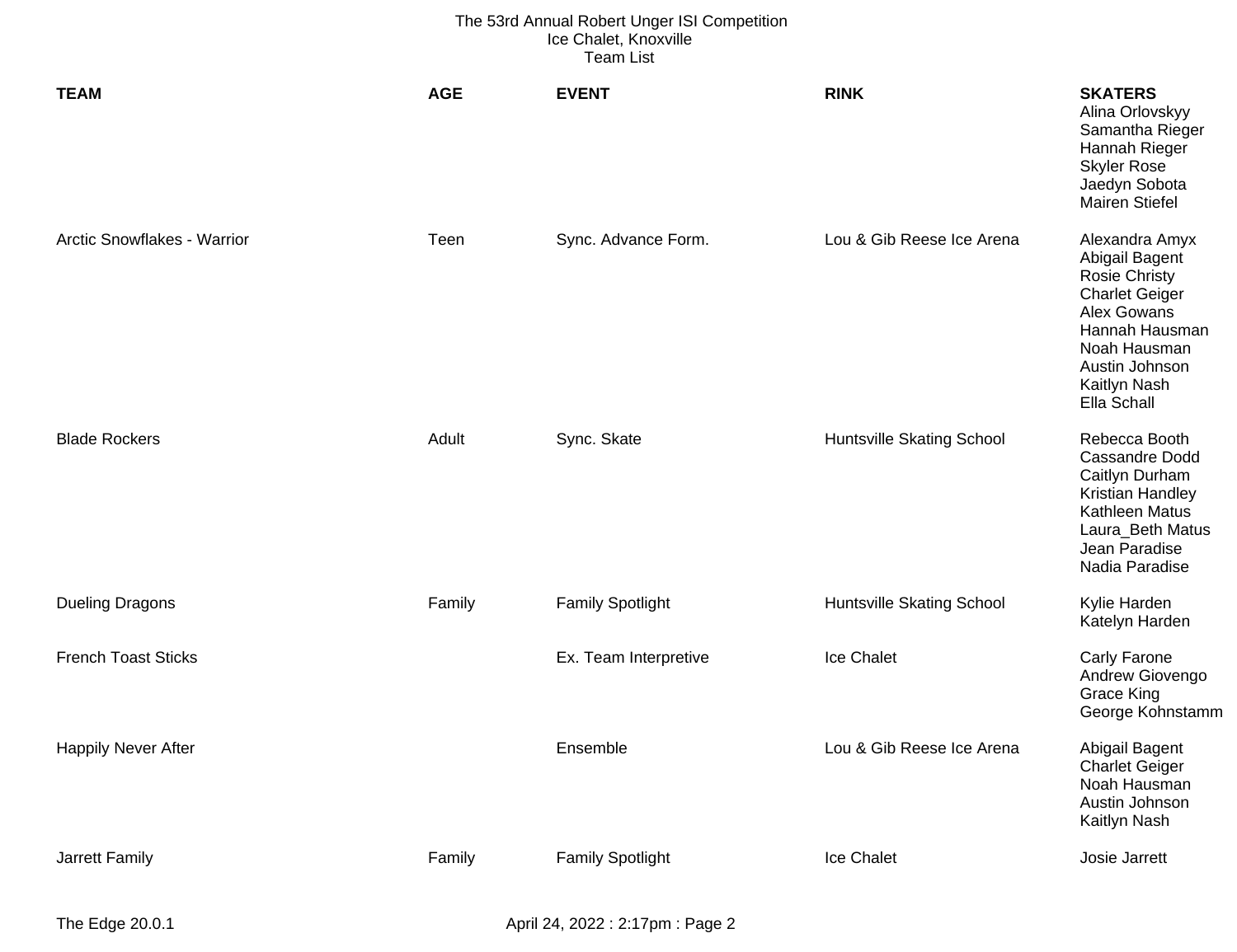| <b>TEAM</b>               | <b>AGE</b> | <b>EVENT</b>              | <b>RINK</b>               | <b>SKATERS</b><br><b>Colton Jarrett</b>                                                                                                                                                                                                                                        |
|---------------------------|------------|---------------------------|---------------------------|--------------------------------------------------------------------------------------------------------------------------------------------------------------------------------------------------------------------------------------------------------------------------------|
| Jungle Book               |            | <b>Theater Production</b> | Lou & Gib Reese Ice Arena | Alexandra Amyx<br>Abigail Bagent<br>Callie Boucher<br><b>Rosie Christy</b><br><b>Charlet Geiger</b><br>Alex Gowans<br>Hannah Hausman<br>Noah Hausman<br>Isaac Hausman<br>Austin Johnson<br>Adalyn Martin<br><b>Melody Martin</b><br>Kaitlyn Nash<br>Caitlin Orr<br>Ella Schall |
| <b>Mary Poppins</b>       |            | Ensemble                  | Lou & Gib Reese Ice Arena | Alexandra Amyx<br><b>Rosie Christy</b><br>Alex Gowans<br>Hannah Hausman<br><b>Adalyn Martin</b><br>Caitlin Orr<br>Ella Schall                                                                                                                                                  |
| Masters of Mayhem         |            | Ex. Team Interpretive     | Ice Chalet                | Samantha Bauguess<br>Ava Burleson<br>Shan Chohan<br>Madeleine Darby<br>Pepper Emmert<br>Reese McMahan<br><b>Lily Mitchell</b><br>Samantha Rieger                                                                                                                               |
| My Enemy                  | Family     | <b>Family Spotlight</b>   | Ice Chalet                | Lillyanna Jacklet<br>Jeshua Jacklet                                                                                                                                                                                                                                            |
| Old Fogeys & Young Ladies |            | Jump & Spin Team - High   | Ice Chalet                | Amanda Bates<br>Jessi Buchko<br><b>Bonnie Dudley</b><br>Jaedyn Sobota                                                                                                                                                                                                          |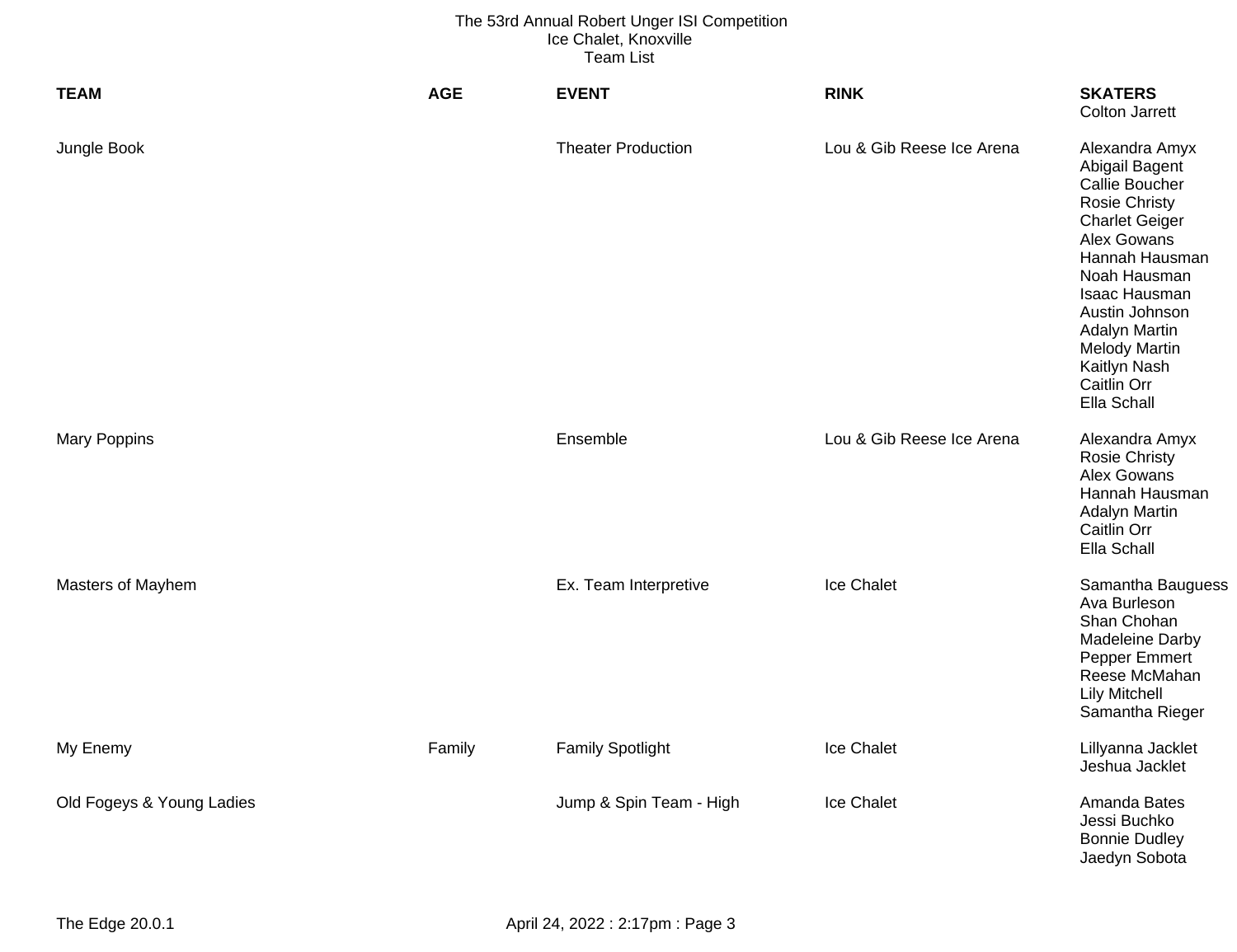| <b>TEAM</b>                         | <b>AGE</b> | <b>EVENT</b>            | <b>RINK</b>               | <b>SKATERS</b>                                                                                                                                                                                                                                                                                                   |
|-------------------------------------|------------|-------------------------|---------------------------|------------------------------------------------------------------------------------------------------------------------------------------------------------------------------------------------------------------------------------------------------------------------------------------------------------------|
| <b>RU Revolution - Senior Youth</b> | Sr. Youth  | Sync. Skate             | Ice Chalet                | Alisa Apostoaei<br>Samantha Bauguess<br>Ava Burleson<br>Leah Dalili<br>Madeleine Darby<br>Evelyn Hawkey<br>Lillyanna Jacklet<br>Josie Jarrett<br>Samantha Rieger                                                                                                                                                 |
| <b>RU Revolution - Teen</b>         | Teen       | Sync. Skate             | Ice Chalet                | Hannah Benson<br><b>Bonnie Dudley</b><br>Kate Early<br>Grace Graham<br>Josie Hamby<br>Jeshua Jacklet<br>Lauren Miller<br>Reagan Murphy<br>Jaedyn Sobota                                                                                                                                                          |
| <b>RU Revolution - Youth</b>        | Youth      | Sync. Advance Form.     | Ice Chalet                | <b>Whitley Bauguess</b><br><b>Alison Butler</b><br>Shan Chohan<br>Parker Eaton<br>Pepper Emmert<br><b>Colton Jarrett</b><br>Reese McMahan<br>Eden McMahan<br><b>Lily Mitchell</b><br>Kyleigh Pinkston<br>Allison Reynolds<br>Hannah Rieger<br><b>Mairen Stiefel</b><br>Isabelle Swindeman<br>Evelyn_Rose Swinder |
| Team USA                            |            | Ensemble                | Huntsville Skating School | Katelyn Harden<br>Kylie Harden<br><b>Caitlyn Nix</b>                                                                                                                                                                                                                                                             |
| <b>Teenage Mutant Ninja Turtles</b> |            | Jump & Spin Team - High | Lou & Gib Reese Ice Arena | Abigail Bagent                                                                                                                                                                                                                                                                                                   |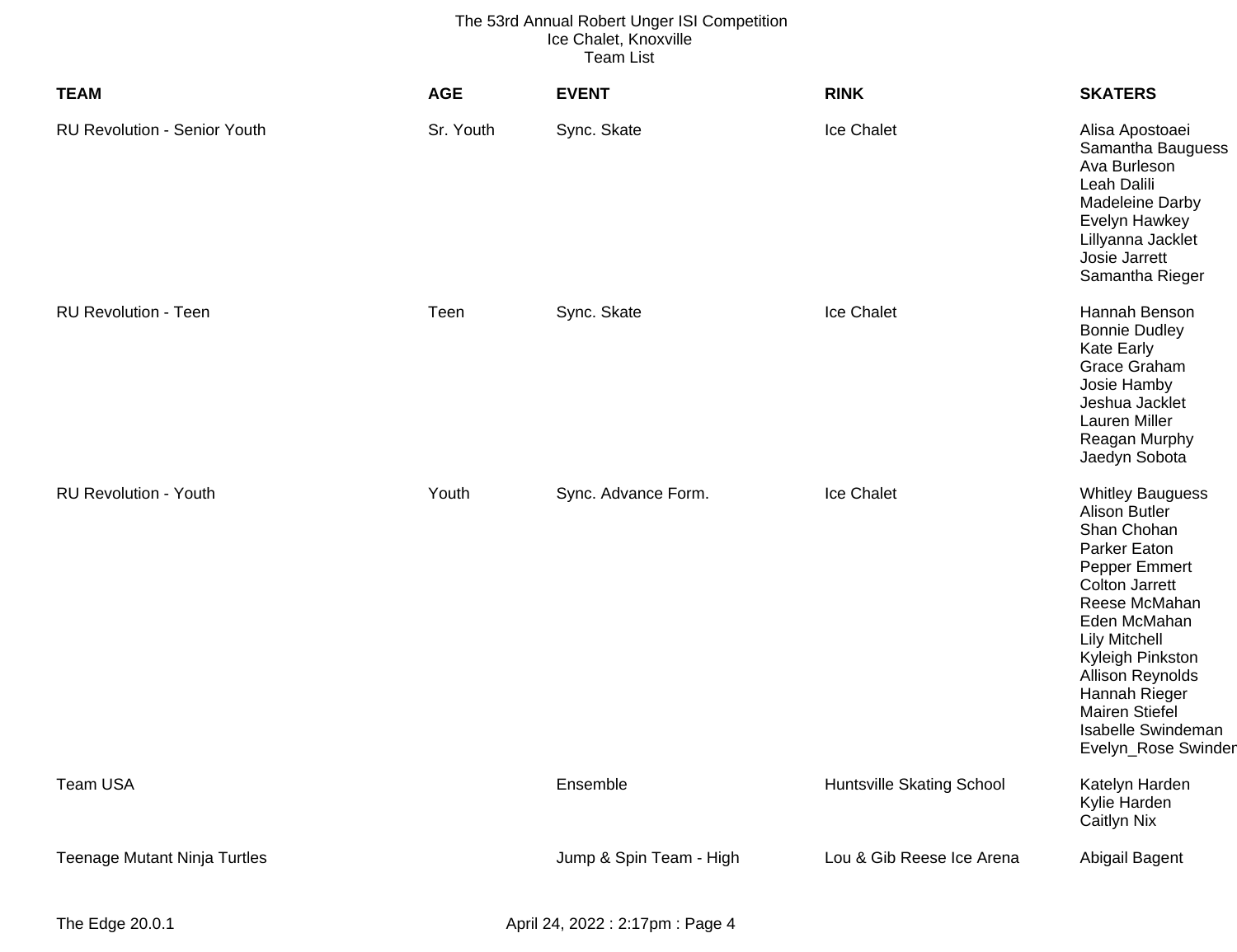| <b>TEAM</b>                              | <b>AGE</b> | <b>EVENT</b>            | <b>RINK</b>               | <b>SKATERS</b><br>Noah Hausman<br>Austin Johnson<br>Kaitlyn Nash                                                                 |
|------------------------------------------|------------|-------------------------|---------------------------|----------------------------------------------------------------------------------------------------------------------------------|
| The Haunted Mansion                      |            | Ensemble                | Ice Chalet                | Ava Burleson<br>Amber Burleson<br>Hannah Rieger<br>Amanda Rieger<br>Jason Rieger<br>Samantha Rieger                              |
| The Official Super Awesome Totally Legit |            | Ensemble                | Ice Chalet                | <b>Isaiah Beeler</b><br><b>Channing Clarke</b><br>Andrew Giovengo<br><b>Tony Knox</b><br>George Kohnstamm<br><b>Tommy Massey</b> |
| The Power Couple                         | Family     | <b>Family Spotlight</b> | Huntsville Skating School | <b>Cynthia Davies</b><br>Dan Moore                                                                                               |
| <b>THE Team</b>                          |            | Ex. Team Interpretive   | Ice Chalet                | Alisa Apostoaei<br>Leah Dalili<br><b>Bonnie Dudley</b><br><b>Kate Early</b><br>Reagan Murphy<br>Jaedyn Sobota                    |
| The Treble Makers                        |            | Ensemble                | Lou & Gib Reese Ice Arena | <b>Callie Boucher</b><br>Isaac Hausman<br>Lilah Hirtzinger<br>Iylah Kruise<br><b>Melody Martin</b>                               |
| <b>Triple Double Trouble</b>             |            | Ex. Team Interpretive   | Ice Chalet                | Maya Chohan<br>Allie Killeffer<br><b>Barbara Nicks</b><br>Alina Orlovskyy<br>Allison Reynolds<br>Hannah Rieger                   |
| We Stole Channing!                       |            | Ex. Team Interpretive   | Lou & Gib Reese Ice Arena | Alexandra Amyx                                                                                                                   |